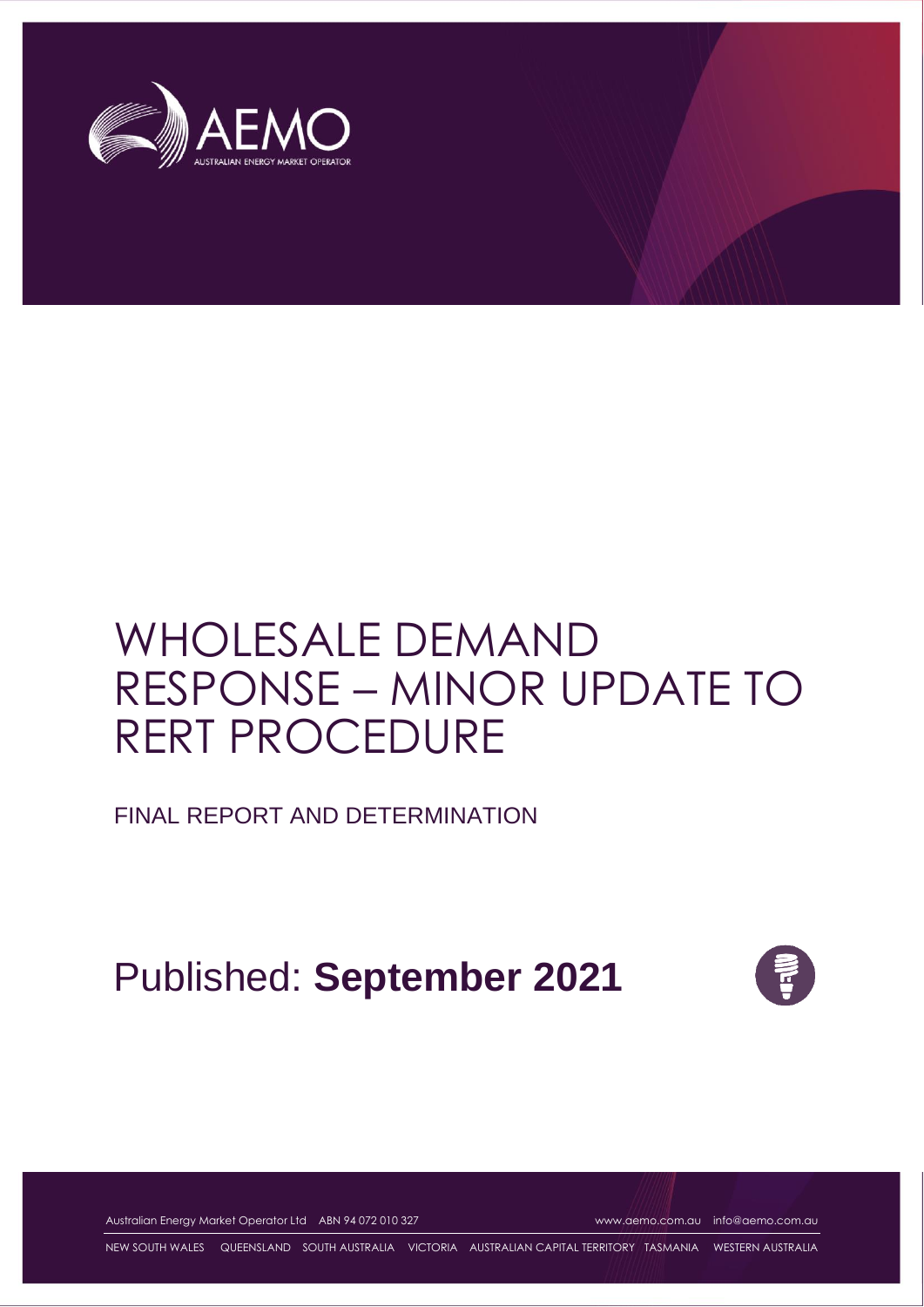

#### <span id="page-1-0"></span>**EXECUTIVE SUMMARY**

The publication of this final report and determination concludes this consultation process which was conducted under the National Electricity Rules (NER) by AEMO to make the necessary updates to the Procedure for the Exercise of the Reliability and Emergency Reserve Trader (RERT procedure) due to the wholesale demand response project.

The changes consist of updates to section 4 of the RERT procedure as required by clause 11.125.6 of the [National Electricity Amendment \(Wholesale demand response mechanism\) Rule 2020 No.](https://www.aemc.gov.au/sites/default/files/2020-10/ERC0247%20Published%20rule%20with%20note.pdf) 9.

AEMO's final determination is to amend the RERT Procedure in the form published with this final report.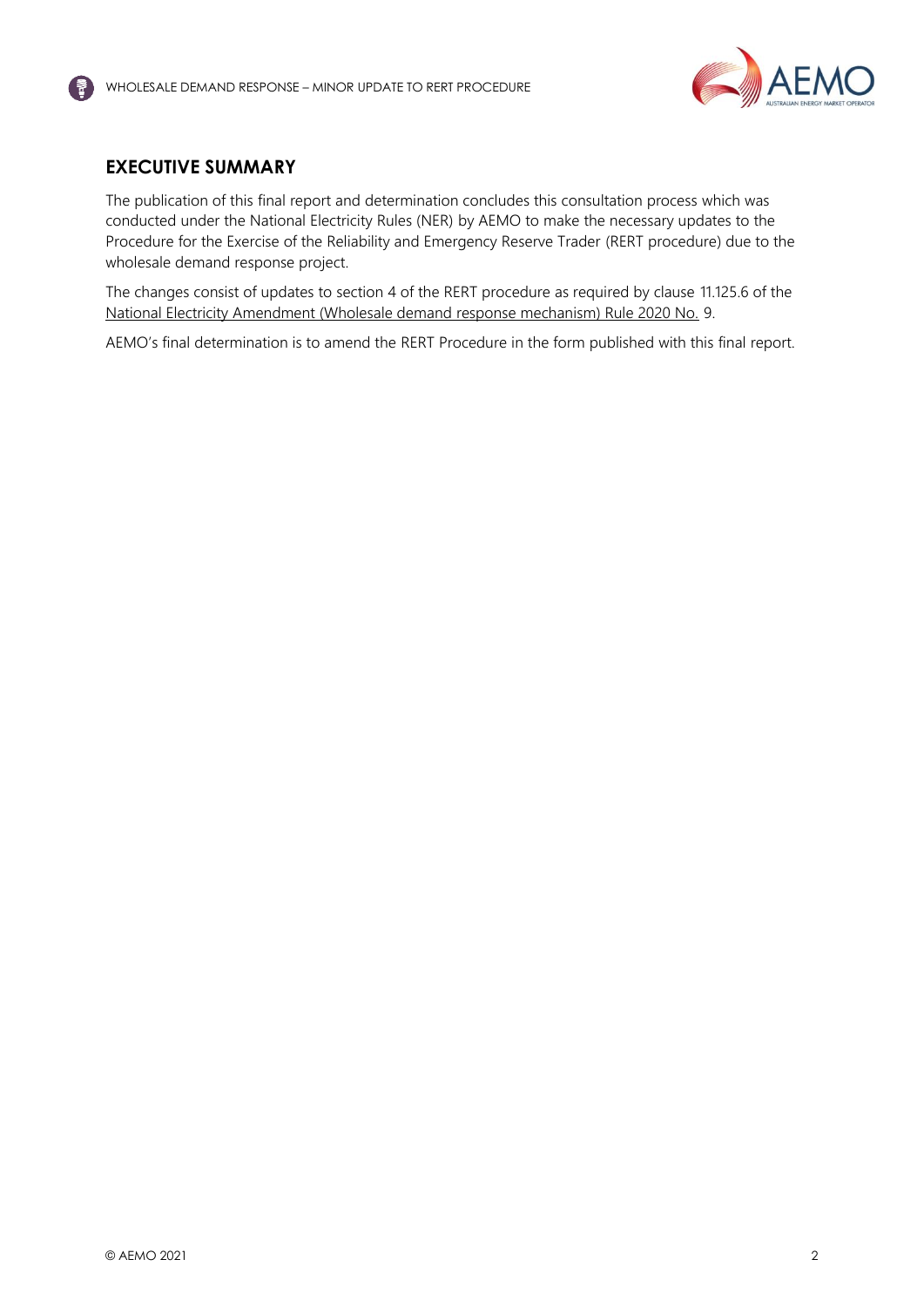

## **CONTENTS**

| <b>EXECUTIVE SUMMARY</b> |                                  | $\mathbf{2}$   |
|--------------------------|----------------------------------|----------------|
| 1 <sup>1</sup>           | STAKEHOLDER CONSULTATION PROCESS | 4              |
| 2.                       | <b>BACKGROUND</b>                | 4              |
| 2.1.                     | NER requirements                 | $\overline{4}$ |
| 2.2.                     | Context for this consultation    | $\overline{4}$ |
| 2.3.                     | First stage consultation         | $\overline{4}$ |
| 2.4.                     | Second stage consultation        | 4              |
| 3.                       | SUMMARY OF MATERIAL ISSUES       | 4              |
| 4.                       | DISCUSSION OF MATERIAL ISSUES    | 4              |
| 5.                       | <b>DRAFT DETERMINATION</b>       | 5              |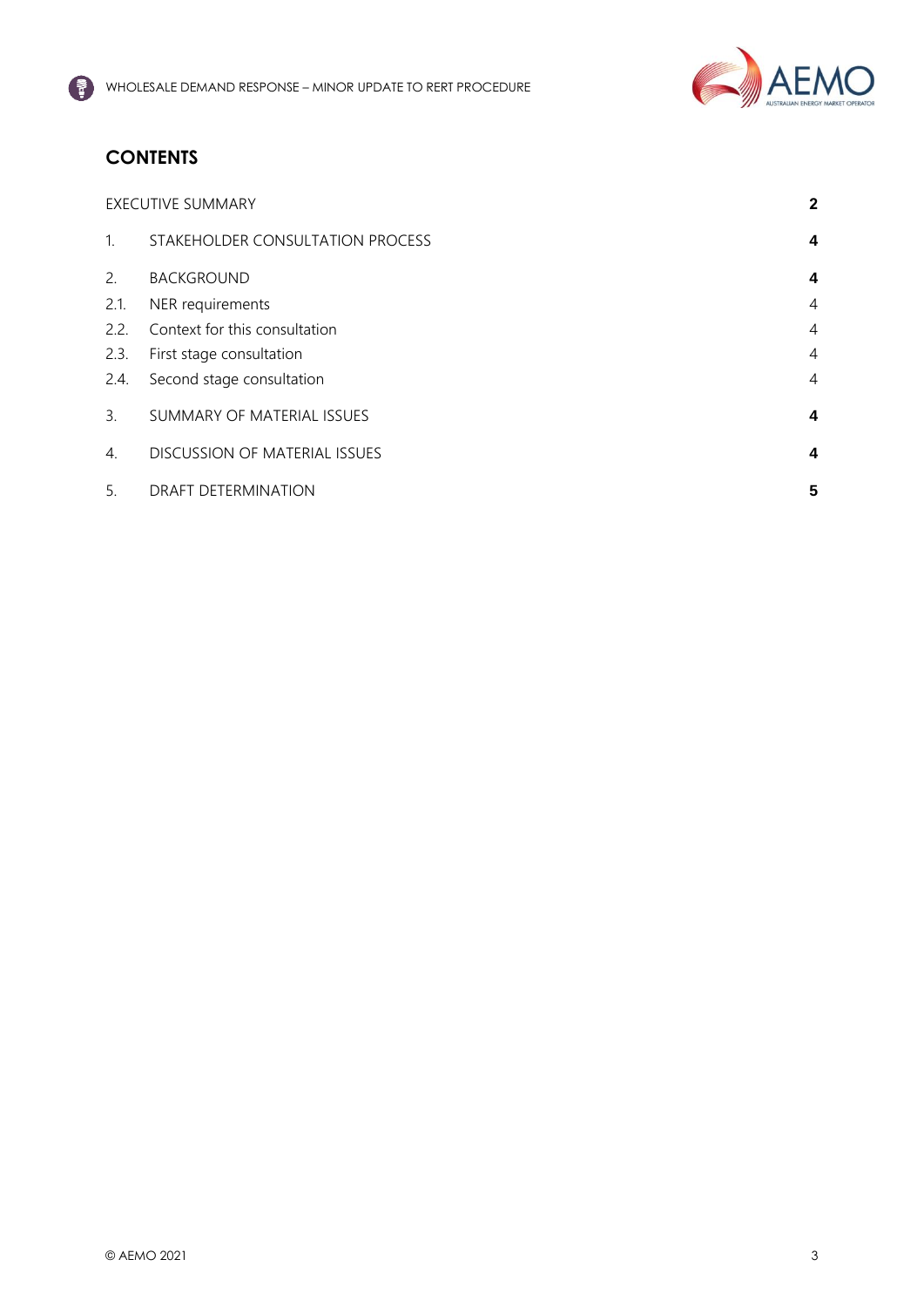

## <span id="page-3-0"></span>**1. STAKEHOLDER CONSULTATION PROCESS**

AEMO has consulted on a minor update to the RERT Procedure in accordance with the Rules consultation process in rule 8.9.

AEMO's timeline for this consultation is outlined below.

| <b>Deliverable</b>                                              | Indicative date  |
|-----------------------------------------------------------------|------------------|
| Notice of first stage consultation [and issues paper] published | 4 June 2021      |
| First stage submissions closed                                  | 9 July 2021      |
| Draft report & notice of second stage consultation published    | 23 July 2021     |
| Submissions due on draft report                                 | 6 August 2021    |
| Final report published                                          | 3 September 2021 |

The publication of this final report marks the conclusion of this consultation.

### <span id="page-3-1"></span>**2. BACKGROUND**

#### <span id="page-3-2"></span>**2.1. NER requirements**

Rule 3.20.7(e) - AEMO must develop, publish, and may amend from time to time, in accordance with the Rules consultation procedures, procedures for the exercise of the RERT under this rule 3.20 that consider the RERT principles and RERT guidelines. These procedures must include several matters, such as measures to be adopted in order to reduce the possibility that generating units or loads likely to be activated under unscheduled reserve contracts are otherwise engaged at the time the unscheduled reserve contracts are entered into by AEMO.

#### <span id="page-3-3"></span>**2.2. Context for this consultation**

The matter for consultation is the set of necessary updates to the Procedure as a result of the ['Wholesale](https://www.aemc.gov.au/rule-changes/wholesale-demand-response-mechanism)  [Demand Response Mechanism' rule determination](https://www.aemc.gov.au/rule-changes/wholesale-demand-response-mechanism) dated 11 June 2020.

#### <span id="page-3-4"></span>**2.3. First stage consultation**

AEMO issued a Notice of First Stage Consultation on 4<sup>th</sup> June 2021. The change adds a provision in section 4 of the procedure for scheduled reserves.

AEMO received zero written submissions in the first stage of consultation.

#### <span id="page-3-5"></span>**2.4. Second stage consultation**

AEMO issued a Notice of Second Stage Consultation on 23rd July 2021.

AEMO received zero written submissions in the second stage of consultation.

#### <span id="page-3-6"></span>**3. SUMMARY OF MATERIAL ISSUES**

At this stage no material issues have been identified.

#### <span id="page-3-7"></span>**4. DISCUSSION OF MATERIAL ISSUES**

N.A.